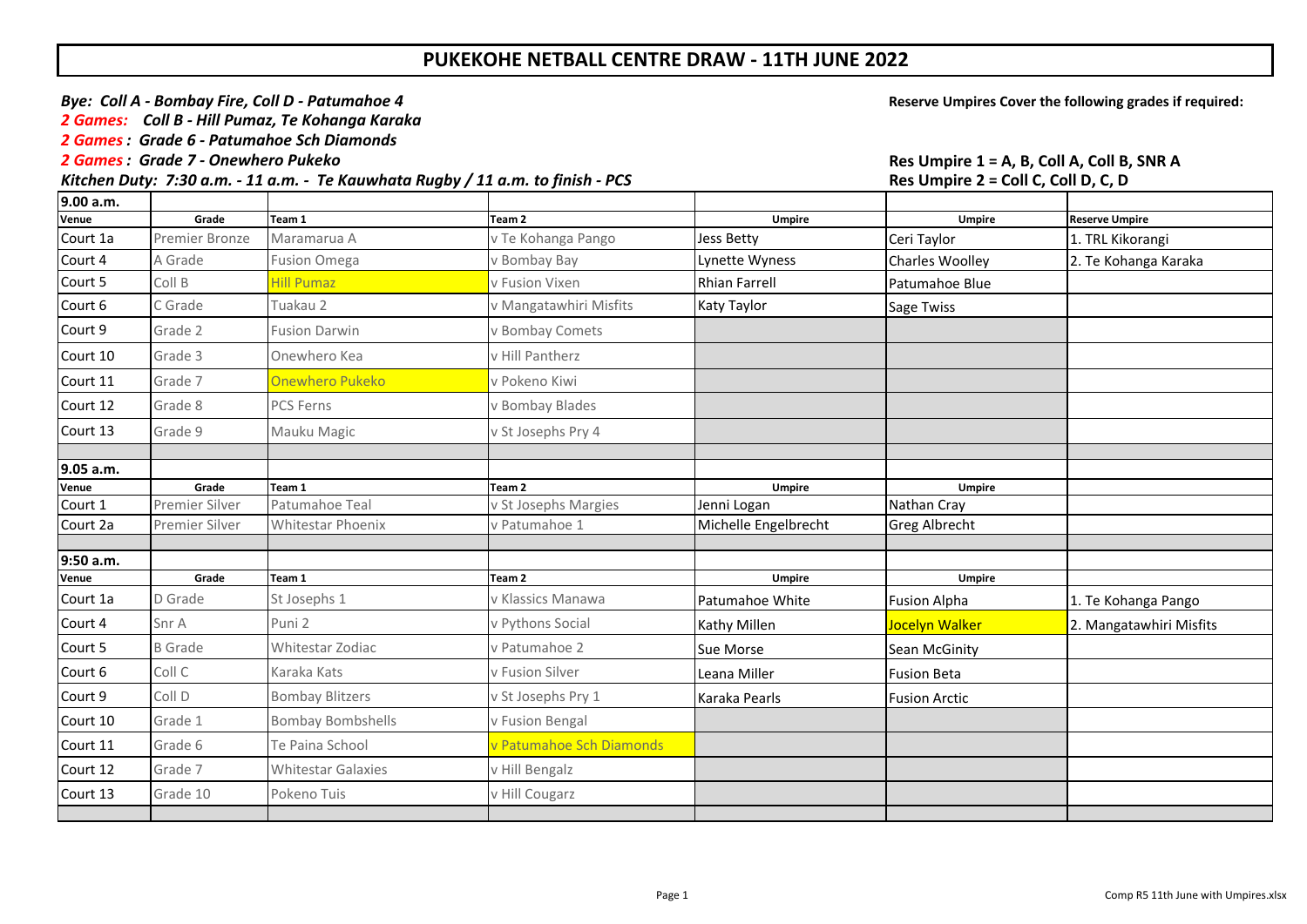| 10:40 a.m. |                |                         |                        |                      |                          |                      |
|------------|----------------|-------------------------|------------------------|----------------------|--------------------------|----------------------|
| Venue      | Grade          | Team 1                  | Team 2                 | Umpire               | <b>Umpire</b>            |                      |
| Court 1a   | D Grade        | Whitestar Stellar       | v Bombay Hustlers      | Puke Cossie 1        | <b>Whitestar Phoenix</b> | 1. Patumahoe 2       |
| Court 4    | A Grade        | Tuakau B                | v TRL Kikorangi        | Tanika van Dijk      | Caitlin Hickford         | 2. Klassics Manawa   |
| Court 5    | Coll B         | <b>Hill Pumaz</b>       | v Te Kohanga Karaka    | Olivia Fausett       | Ceri Taylor              |                      |
| Court 6    | Coll C         | Patumahoe 3             | v PEN Pacesetters      | Ava Rule             | <b>Bombay Bay</b>        |                      |
| Court 9    | Grade 4        | <b>Fusion Red</b>       | v Fusion Cape          |                      |                          |                      |
| Court 10   | Grade 3        | Pythons Swifts          | v Onewhero Kahu        |                      |                          |                      |
| Court 11   | Grade 1        | Hill Lionz              | v Buckland Blazers     |                      |                          |                      |
| Court 12   | Grade 7        | Mangatawhiri Red Rebels | Onewhero Pukeko        |                      |                          |                      |
| Court 13   | Grade 10       | <b>Fusion Pups</b>      | v Mangatawhiri Dodgers |                      |                          |                      |
|            |                |                         |                        |                      |                          |                      |
| 11.00 a.m. |                |                         |                        | <b>Umpire</b>        | Umpire                   |                      |
| Court 1    | Premier Gold   | Patumahoe Blue          | v Tuakau A             | Will Morisa          | <b>Greg Albrecht</b>     |                      |
| Court 2a   | Premier Silver | Patumahoe White         | v Fusion Alpha         | Carmen Michie        | Becca Callaghan          |                      |
|            |                |                         |                        |                      |                          |                      |
| 11.30 a.m. |                |                         |                        |                      |                          |                      |
| Venue      | Grade          | Team 1                  | Team <sub>2</sub>      | <b>Umpire</b>        | <b>Umpire</b>            |                      |
| Court 1a   | Premier Bronze | <b>Fusion Beta</b>      | v Fusion Warrior       | Michelle Engelbrecht | Ashleigh Gilmour         | 1. Tuakau B          |
| Court 4    | Snr A          | <b>TRL Purerehua</b>    | v Whitestar Cosmic     | Charles Woolley      | Kathy Millen             | 2. Whitestar Stellar |
| Court 5    | Coll A         | Karaka Pearls           | v Fusion Arctic        | Elisha Luck          | Emma van Vught           |                      |
| Court 6    | Coll B         | <b>TKC Senior</b>       | v Fusion Nile          | Emma Robinson        | Charnelle Pluim          |                      |
| Court 9    | Grade 2        | <b>PEN Piranhas</b>     | v Hill Leopardz        |                      |                          |                      |
| Court 10   | Grade 3        | Hill Caracelz           | v Mangatawhiri Mayhem  |                      |                          |                      |
| Court 11   | Grade 4        | <b>Buckland Rockets</b> | v Puni Pumas           |                      |                          |                      |
| Court 12   | Grade 6        | <b>Bombay Rage</b>      | v Puni Paua            |                      |                          |                      |
| Court 13   | Grade 10       | Patumahoe Sch Comets    | v Hill Persianz        |                      |                          |                      |
|            |                |                         |                        |                      |                          |                      |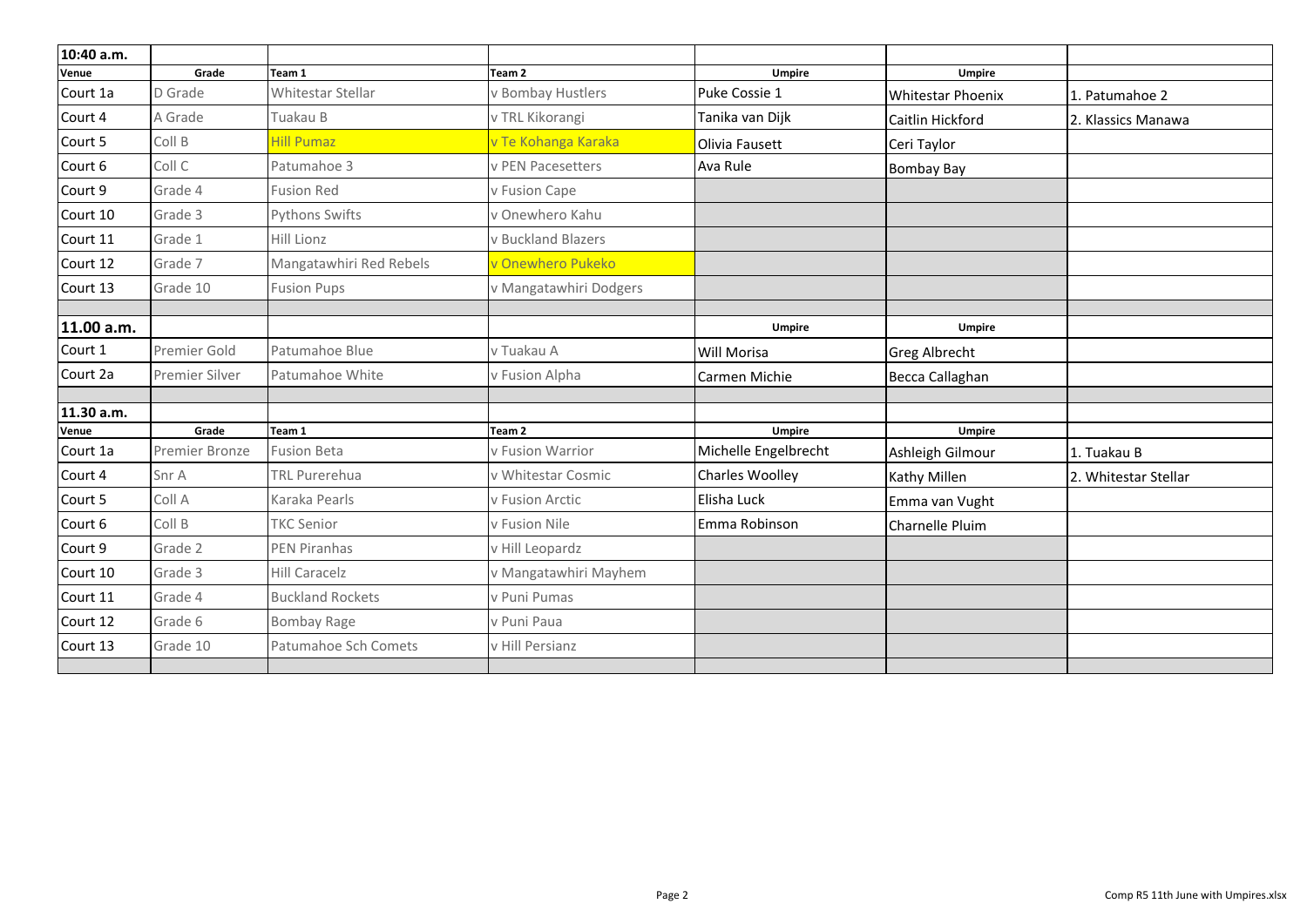| 12.20 p.m.        |                         |                        |                                      |                          |                        |                    |
|-------------------|-------------------------|------------------------|--------------------------------------|--------------------------|------------------------|--------------------|
| Venue             | Grade                   | Team 1                 | Team <sub>2</sub>                    | Umpire                   | <b>Umpire</b>          |                    |
| Court 1a          | Coll D                  | Hill Tigerz            | v Puni A                             | <b>Grace Hanley</b>      | Onewhero Gold          | 1. Tuakau A        |
| Court 4           | Snr A                   | Drury Stars            | v Hill Katz                          | Kelly Hirtzel            | Ceri Taylor            | 2. TKC Snr         |
| Court 5           | <b>B</b> Grade          | Puke Cossie 3          | v Puke Cossie 1                      | Chane van Wyk            | <b>Bethany Mahoney</b> |                    |
| Court 6           | C Grade                 | TK Rugby Bronze        | v PEN Panthers                       | Taylah-Rose Walker       | Sue Morse              |                    |
| Court 9           | Coll C                  | <b>TKC Junior</b>      | v Onewhero Silver                    | <b>Holly Griffiths</b>   | Ava Johnson            |                    |
| Court 10          | Grade 5                 | Te Kohanga Whero       | v Fusion White                       |                          |                        |                    |
| Court 11          | Grade 6                 | Patumahoe Sch Diamonds | v Fusion Grey                        |                          |                        |                    |
| Court 12          | Grade 8                 | Pukekawa Gold          | v Buckland Stars                     |                          |                        |                    |
| Court 13          | Grade 9                 | Patumahoe Sch Emeralds | v Whitestar Comets                   |                          |                        |                    |
|                   |                         |                        |                                      |                          |                        |                    |
| 1.00 p.m.         |                         |                        |                                      |                          |                        |                    |
| Venue             | Grade                   | Team 1                 | Team 2                               | <b>Umpire</b>            | <b>Umpire</b>          |                    |
| Court 1           | Premier Gold            | Maramarua 1            | v Pythons V.S.N                      | Jess Cochrane            | Lisa Hill              |                    |
| Court 2a          | Premier Gold            | Tuakau 1               | v Maramarua 2                        | Jane Hudson              | <b>Misty Edmonds</b>   |                    |
|                   |                         |                        |                                      |                          |                        |                    |
| 1.10: p.m.        |                         |                        |                                      |                          |                        |                    |
| Venue<br>Court 1a | Grade<br>Premier Bronze | Team 1<br>Maramarua 3  | Team <sub>2</sub><br>v TK Rugby Gold | Umpire<br>Olivia Fausett | <b>Umpire</b>          |                    |
|                   |                         |                        |                                      |                          | <b>Katy Taylor</b>     | 1. Puke Cossie 3   |
| Court 4           | A Grade                 | Puni 1                 | v Patumahoe Yellow                   | Jenni Logan              | Sean McGinity          | 2. TK Rugby Bronze |
| Court 5           | Coll B                  | <b>Fusion Scout</b>    | v Te Kohanga Karaka                  | Katharine Hamilton       | Dani Perkin            |                    |
| Court 6           | C Grade                 | Te Kohanga Ma          | v St Josephs A                       | <b>TRL Purerehua</b>     | <b>Fusion Warrior</b>  |                    |
| Court 9           | Grade 1                 | Whitestar Luna         | v Fusion Swift                       |                          |                        |                    |
| Court 10          | Grade 5                 | St Josephs Pry 3       | v PEN Pythons                        |                          |                        |                    |
| Court 11          | Grade 7                 | Hill Kitnz             | v PEN Pukekos                        |                          |                        |                    |
| Court 12          | Grade 8                 | Pokeno Keas            | v Fusion Cubs                        |                          |                        |                    |
| Court 13          | Grade 9                 | <b>Bombay Ninjas</b>   | v Puni Pups                          |                          |                        |                    |